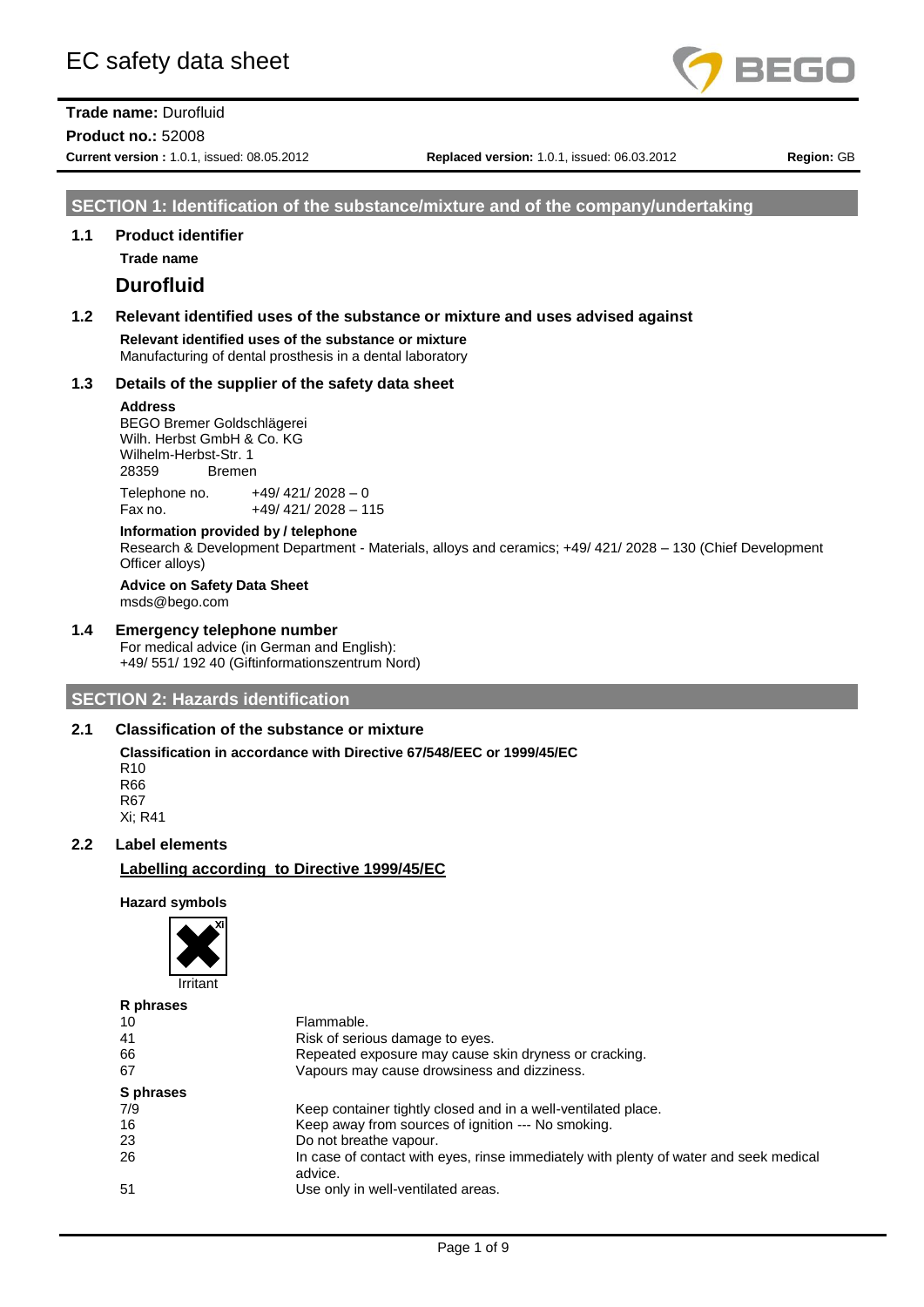

**Product no.:** 52008

**Current version :** 1.0.1, issued: 08.05.2012 **Replaced version:** 1.0.1, issued: 06.03.2012 **Region:** GB

# **2.3 Other hazards**

PBT assessment No data available. vPvB assessment No data available.

# **SECTION 3: Composition/information on ingredients**

## **3.1 Substances**

Not applicable. The product is not a substance.

## **3.2 Mixtures**

**Chemical characterization** Mixture (preparation)

#### **Hazardous ingredients**

| <b>No</b> | Substance name                   |                                  |   | <b>Additional information</b> |               |       |                |
|-----------|----------------------------------|----------------------------------|---|-------------------------------|---------------|-------|----------------|
|           | CAS/EC/Index/<br><b>REACH no</b> | <b>Classification 67/548/EEC</b> |   | <b>Concentration</b>          |               |       | $%$ -b.w.      |
|           | n-propanol, propan-1-ol          |                                  |   |                               |               |       |                |
|           | $71 - 23 - 8$                    | F: R11                           | > | 50,00                         | $ <$          |       | $70,00$ %-b.w. |
|           | 200-746-9                        | Xi: R41                          |   |                               |               |       |                |
|           | 603-003-00-0                     | <b>R67</b>                       |   |                               |               |       |                |
|           |                                  |                                  |   |                               |               |       |                |
| 2         | n-butyl acetate                  |                                  |   |                               |               |       |                |
|           | 123-86-4                         | R <sub>10</sub>                  | > | 30,00                         | $\sim$ $\sim$ | 50,00 | $%$ -b.w.      |
|           | 204-658-1                        | R66                              |   |                               |               |       |                |
|           | 607-025-00-1                     | R67                              |   |                               |               |       |                |
|           |                                  |                                  |   |                               |               |       |                |
| 3         | butan-1-ol                       |                                  |   |                               |               |       |                |
|           | $71 - 36 - 3$                    | R <sub>10</sub>                  | > | 5,00                          | $-<$          | 10,00 | $%$ -b.w.      |
|           | 200-751-6                        | Xn; R22                          |   |                               |               |       |                |
|           | 603-004-00-6                     | Xi: R41                          |   |                               |               |       |                |
|           |                                  | Xi: R37/38                       |   |                               |               |       |                |
|           |                                  | R67                              |   |                               |               |       |                |

Full Text for all R-phrases: pls. see section 16

# **SECTION 4: First aid measures**

#### **4.1 Description of first aid measures**

#### **General information**

In case of persisting adverse effects, consult a physician. Remove contaminated clothing and shoes immediately, and launder thoroughly before reusing. If the patient is likely to become unconscious, place and transport in stable sideways position.

#### **After inhalation**

Remove affected person from the immediate area. Ensure supply of fresh air. Irregular breathing/no breathing: artificial respiration. Summon a doctor immediately.

#### **After skin contact**

Wash off immediately with soap and water.

#### **After eye contact**

Remove contact lenses, irrigate copiously with clean, fresh water for at least 15 minutes, holding the eyelids apart and seek medical advice.

#### **After ingestion**

Do not induce vomiting. Summon a doctor immediately. Never give anything by mouth to an unconscious person.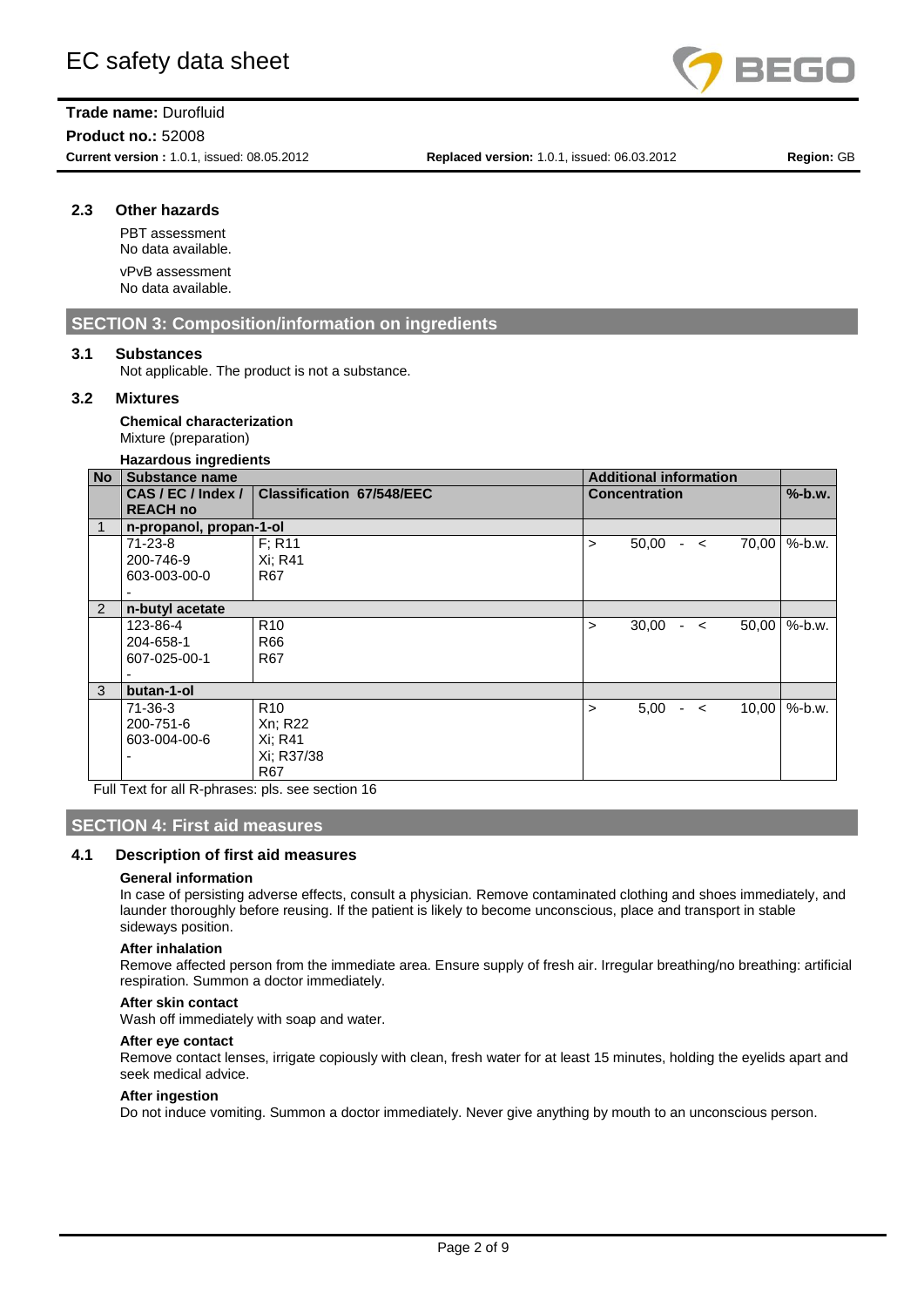

#### **Product no.:** 52008

**Current version :** 1.0.1, issued: 08.05.2012 **Replaced version:** 1.0.1, issued: 06.03.2012 **Region:** GB

#### **4.2 Most important symptoms and effects, both acute and delayed** No data available.

**4.3 Indication of any immediate medical attention and special treatment needed** No data available.

## **SECTION 5: Firefighting measures**

## **5.1 Extinguishing media**

#### **Suitable extinguishing media**

Carbon dioxide; extinguishing powder; Water spray jet; Alcohol-resistant foam

**Unsuitable extinguishing media** Full water jet

**5.2 Special hazards arising from the substance or mixture** In the event of fire, the following can be released: Carbon monoxide and carbon dioxide

#### **5.3 Advice for firefighters**

Use self-contained breathing apparatus. Suppres gases/vapours/mists with water spray jet. Wear protective clothing. Cool endangered containers with water spray jet.

# **SECTION 6: Accidental release measures**

#### **6.1 Personal precautions, protective equipment and emergency procedures**

#### **For non-emergency personnel**

Avoid contact with skin, eyes and clothing. Ensure adequate ventilation. Keep away sources of ignition. Refer to protective measures listed in sections 7 and 8.

#### **For emergency responders**

No data available. Personal protective equipment (PPE) - see Section 8.

#### **6.2 Environmental precautions**

Do not discharge into the drains/surface waters/groundwater. Do not discharge into the subsoil/soil.

## **6.3 Methods and material for containment and cleaning up**

Ensure adequate ventilation. Pick up rest with absorbent material (e.g. sand, sawdust, general-purpose binder, kieselguhr). When picked up, treat material as prescribed under heading "Disposal considerations".

#### **6.4 Reference to other sections**

No data available.

### **SECTION 7: Handling and storage**

## **7.1 Precautions for safe handling**

#### **Advice on safe handling**

Provide good ventilation of working area (local exhaust ventilation, if necessary). If workplace exposure limits are exceeded, respiratory protection approved for this particular job must be worn. Product inherent handling risks must be minimised taking the appropriate measures for protection and preventive actions. The working process should be designed to rule out the release of hazardous substances or skin contact as far it is possible by the state of the art.

### **General protective and hygiene measures**

Wash hands before breaks and after work. Do not eat, drink or smoke during work time. Keep away from foodstuffs and beverages. Avoid contact with eyes and skin. Remove soiled or soaked clothing immediately. Do not inhale vapours. Provide eye wash fountain in work area. Have emergency shower available.

#### **Advice on protection against fire and explosion**

Take precautionary measures against electrostatic loading (earthing necessary during loading operations). Vapours can form an explosive mixture with air. Keep away from sources of heat and ignition.

#### **7.2 Conditions for safe storage, including any incompatibilities**

#### **Technical measures and storage conditions**

Keep container tightly closed and dry in a cool, well-ventilated place. Protect from heat and direct sunlight.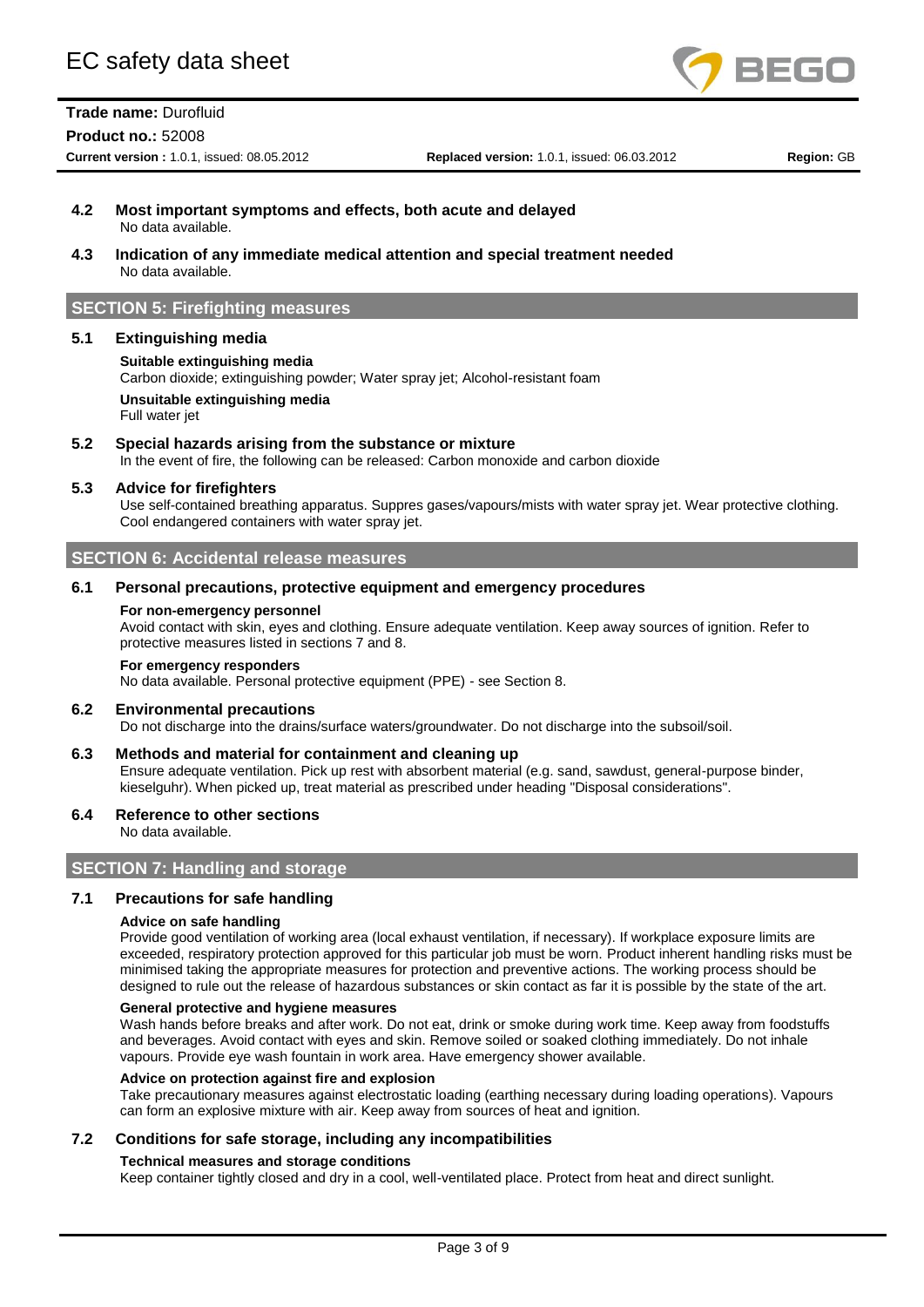

#### **Product no.:** 52008

**Current version :** 1.0.1, issued: 08.05.2012 **Replaced version:** 1.0.1, issued: 06.03.2012 **Region:** GB

#### **Requirements for storage rooms and vessels**

Keep only in the original container. Containers which are opened must be carefully resealed and kept upright to prevent leakage.

#### **Advice on storage assembly**

Do not store together with: oxidizing substances; explosive substances; spontaneously combusting substances; flammable toxic substances; inflammatory substances; Oxidizing agents

### **7.3 Specific end use(s)**

No data available.

## **SECTION 8: Exposure controls/personal protection**

## **8.1 Control parameters**

## **Occupational exposure limit values**

| <b>No</b>      | <b>Substance name</b>                                    | CAS no.       |                   | EC no.    |                   |  |
|----------------|----------------------------------------------------------|---------------|-------------------|-----------|-------------------|--|
| $\overline{1}$ | n-propanol, propan-1-ol                                  | $71 - 23 - 8$ |                   | 200-746-9 |                   |  |
|                | List of approved workplace exposure limits (WELs) / EH40 |               |                   |           |                   |  |
|                | Propan-1-ol                                              |               |                   |           |                   |  |
|                | <b>STEL</b>                                              | 625           | mq/m <sup>3</sup> | 250       | ml/m <sup>3</sup> |  |
|                | <b>TWA</b>                                               | 500           | mg/m <sup>3</sup> | 200       | ml/m <sup>3</sup> |  |
|                | Skin resorption / sensibilisation                        | Sk            |                   |           |                   |  |
| $\overline{2}$ | n-butyl acetate                                          | 123-86-4      |                   | 204-658-1 |                   |  |
|                | List of approved workplace exposure limits (WELs) / EH40 |               |                   |           |                   |  |
|                | Butyl acetate                                            |               |                   |           |                   |  |
|                | <b>STEL</b>                                              | 966           | mg/m <sup>3</sup> | 200       | ml/m <sup>3</sup> |  |
|                | <b>TWA</b>                                               | 724           | mg/m <sup>3</sup> | 150       | ml/m <sup>3</sup> |  |
| $\overline{3}$ | butan-1-ol                                               | $71 - 36 - 3$ |                   | 200-751-6 |                   |  |
|                | List of approved workplace exposure limits (WELs) / EH40 |               |                   |           |                   |  |
|                | Butan-1-ol                                               |               |                   |           |                   |  |
|                | <b>STEL</b>                                              | 154           | mg/m <sup>3</sup> | 50        | ml/m <sup>3</sup> |  |
|                | Skin resorption / sensibilisation                        | <b>Sk</b>     |                   |           |                   |  |

## **8.2 Exposure controls**

#### **Appropriate engineering controls**

No data available.

#### **Personal protective equipment**

#### **Respiratory protection**

If workplace exposure limits are exceeded, a respiration protection approved for this particular job must be worn. In case of aerosol and mist formation, take appropriate measures for breathing protection in the event workplace threshold values are not specified.

#### **Eye / face protection**

Safety glasses with side protection shield (EN 166)

#### **Hand protection**

Sufficient protection is given wearing suitable protective gloves checked according to i.e. EN 374, in the event of risk of skin contact with the product . Before use, the protective gloves should be tested in any case for its specific workstation suitability (i.e. mechanical resistance, product compatibility and antistatic properties). Adhere to the manufacturer's instructions and information relating to the use, storage, care and replacement of protective gloves. Protective gloves shall be replaced immediately when physically damaged or worn. Design operations thus to avoid permanent use of protective gloves.

## **Other**

Normal chemical work clothing.

#### **Environmental exposure controls**

No data available.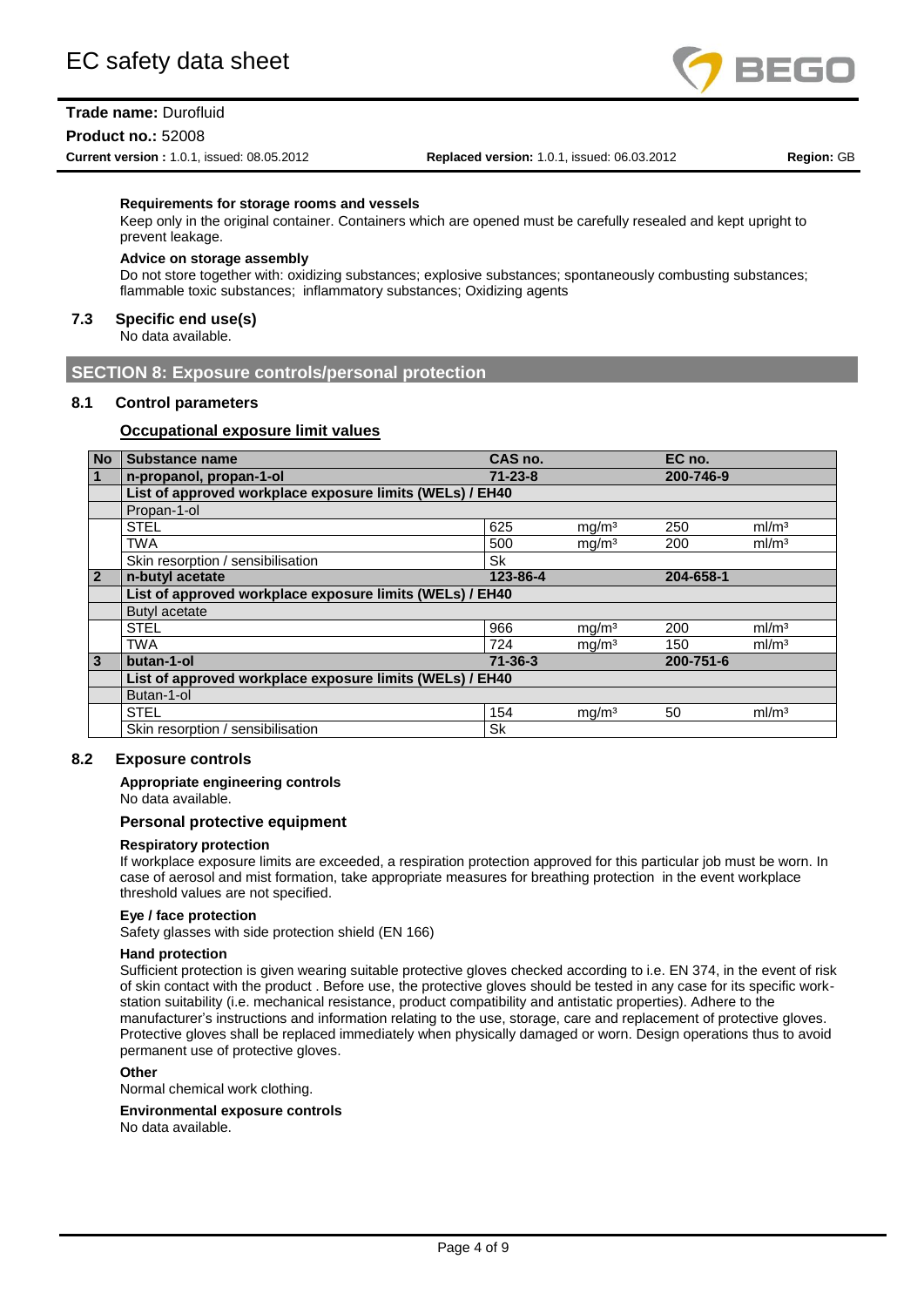

**Product no.:** 52008

**Current version :** 1.0.1, issued: 08.05.2012 **Replaced version:** 1.0.1, issued: 06.03.2012 **Region:** GB

# **SECTION 9: Physical and chemical properties**

# **9.1 Information on basic physical and chemical properties**

| <b>Form/Colour</b>                                          |       |                   |
|-------------------------------------------------------------|-------|-------------------|
| liquid                                                      |       |                   |
| colourless to yellowish                                     |       |                   |
| <b>Odour</b>                                                |       |                   |
| characteristic; ester-like                                  |       |                   |
|                                                             |       |                   |
| <b>Odour threshold</b>                                      |       |                   |
| No data available                                           |       |                   |
| pH value                                                    |       |                   |
| No data available                                           |       |                   |
| <b>Boiling point / boiling range</b>                        |       |                   |
| Value                                                       | 119   | $^{\circ}C$       |
|                                                             |       |                   |
| <b>Melting point / melting range</b><br>No data available   |       |                   |
|                                                             |       |                   |
| <b>Decomposition point / decomposition range</b>            |       |                   |
| No data available                                           |       |                   |
| <b>Flash point</b>                                          |       |                   |
| Value                                                       | 31    | $\overline{C}$    |
|                                                             |       |                   |
| <b>Auto-ignition temperature</b><br>No data available       |       |                   |
|                                                             |       |                   |
| <b>Oxidising properties</b>                                 |       |                   |
| No data available                                           |       |                   |
| <b>Explosive properties</b>                                 |       |                   |
| No data available                                           |       |                   |
| <b>Flammability (solid, gas)</b>                            |       |                   |
| No data available                                           |       |                   |
|                                                             |       |                   |
| Lower flammability or explosive limits<br>No data available |       |                   |
|                                                             |       |                   |
| <b>Upper flammability or explosive limits</b>               |       |                   |
| No data available                                           |       |                   |
| Vapour pressure                                             |       |                   |
| No data available                                           |       |                   |
| <b>Vapour density</b>                                       |       |                   |
| No data available                                           |       |                   |
|                                                             |       |                   |
| <b>Evaporation rate</b>                                     |       |                   |
| No data available                                           |       |                   |
| <b>Relative density</b>                                     |       |                   |
| No data available                                           |       |                   |
| <b>Density</b>                                              |       |                   |
| Value                                                       | 0,871 | g/cm <sup>3</sup> |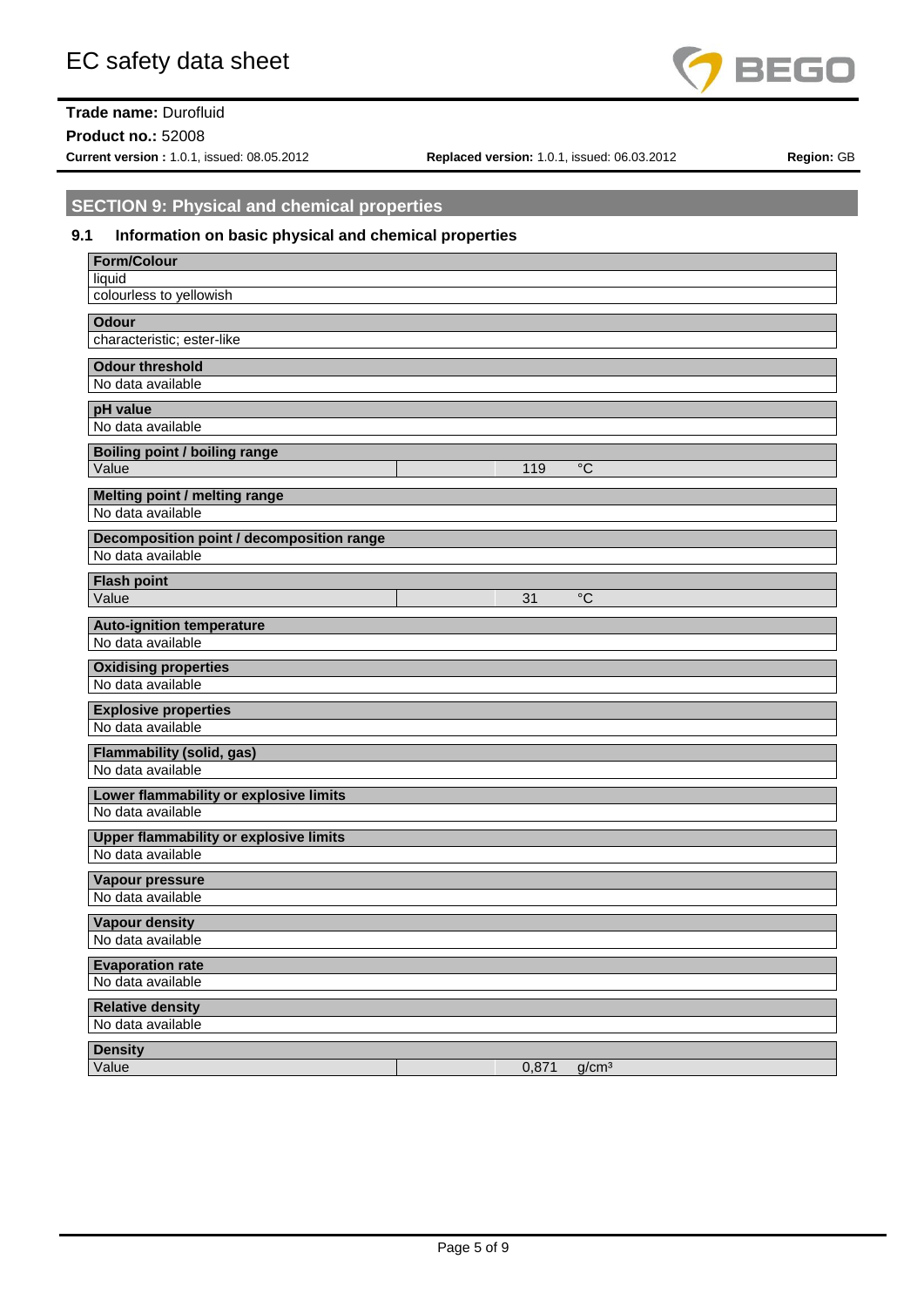

# **Product no.:** 52008

**Current version :** 1.0.1, issued: 08.05.2012 **Replaced version:** 1.0.1, issued: 06.03.2012 **Region:** GB

| <b>Solubility in water</b>             |
|----------------------------------------|
| No data available                      |
|                                        |
| Solubility(ies)                        |
| No data available                      |
|                                        |
| Destition esofficient: n estenelhuates |

# **Partition coefficient: n-octanol/water**

No data available

**Viscosity** 

# No data available

## **9.2 Other information**

**Other information**

No data available.

# **SECTION 10: Stability and reactivity**

# **10.1 Reactivity**

No data available.

- **10.2 Chemical stability** No data available.
- **10.3 Possibility of hazardous reactions** No data available.
- **10.4 Conditions to avoid** Heat, naked flames and other ignition sources. Protect from sun.
- **10.5 Incompatible materials** Earth alkali metals; Alkali metals; Alcohols; Oxidizing agents; Peroxides

#### **10.6 Hazardous decomposition products** No hazardous decomposition products known.

**SECTION 11: Toxicological information**

# **11.1 Information on toxicological effects**

| <b>Acute oral toxicity</b>         |             |      |       |
|------------------------------------|-------------|------|-------|
| LD50                               |             | 1870 | mg/kg |
| Species                            | rat         |      |       |
| Reference substance                | CAS 71-23-8 |      |       |
| LD50                               |             | 6800 | mg/kg |
| <b>Species</b>                     | mouse       |      |       |
| Reference substance                | CAS 71-23-8 |      |       |
| LD50                               |             | 2825 | mg/kg |
| <b>Species</b>                     | rabbit      |      |       |
| Reference substance                | CAS 71-23-8 |      |       |
|                                    |             |      |       |
|                                    |             |      |       |
| <b>Acute dermal toxicity</b>       |             |      |       |
| LD <sub>50</sub>                   |             | 4000 | mg/kg |
| <b>Species</b>                     | rabbit      |      |       |
| Reference substance                | CAS 71-23-8 |      |       |
|                                    |             |      |       |
| <b>Acute inhalational toxicity</b> |             |      |       |
| <b>LC50</b>                        |             | 9,8  | mg/l  |
| Duration of exposure               |             | 4    | h.    |
| <b>Species</b>                     | rat         |      |       |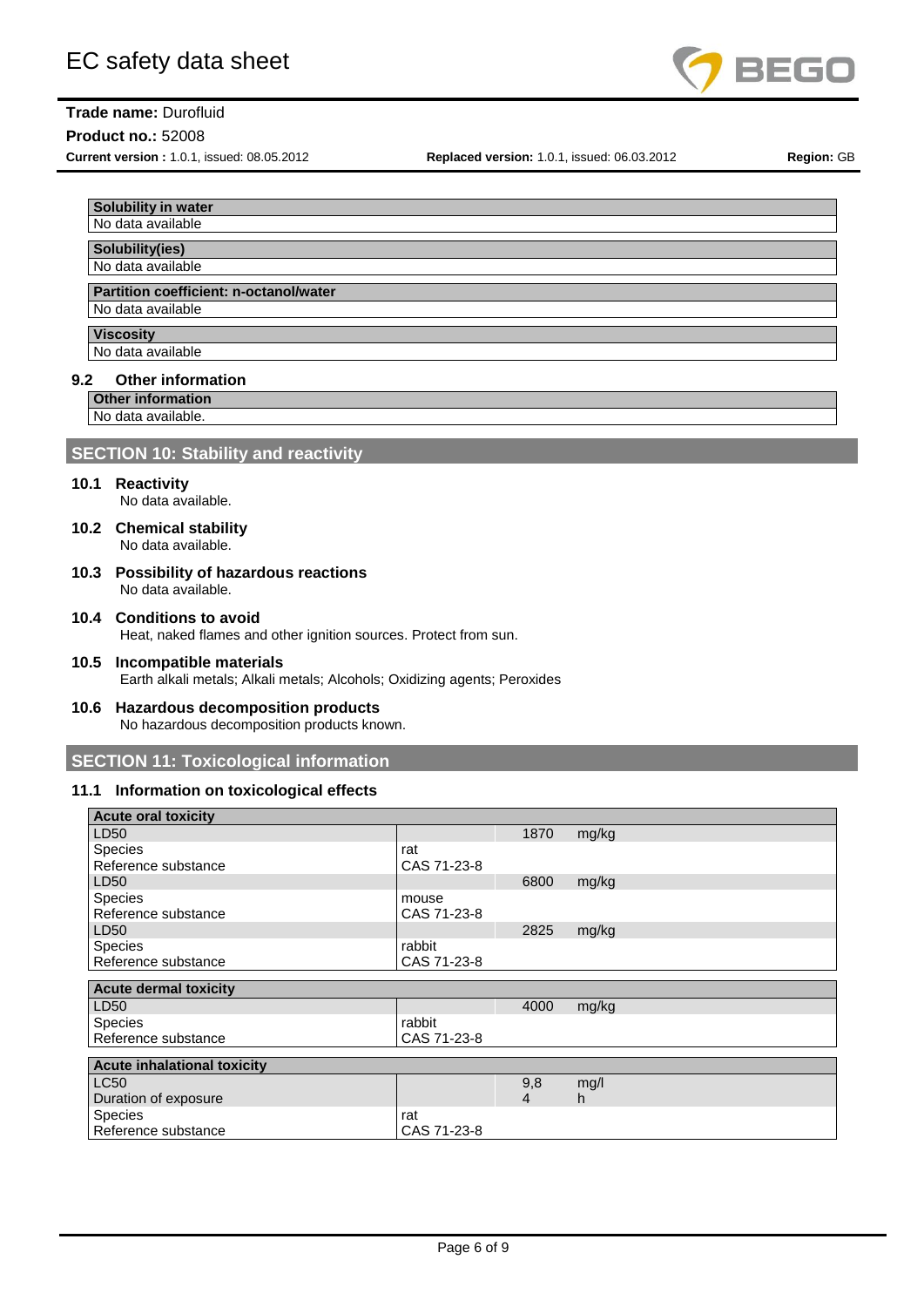

## **Product no.:** 52008

**Current version :** 1.0.1, issued: 08.05.2012 **Replaced version:** 1.0.1, issued: 06.03.2012 **Region:** GB

| <b>Skin corrosion/irritation</b>         |                                                                                                                          |
|------------------------------------------|--------------------------------------------------------------------------------------------------------------------------|
| Species                                  | rabbit                                                                                                                   |
| Reference substance                      | CAS 71-23-8                                                                                                              |
| Evaluation                               |                                                                                                                          |
|                                          | irritant                                                                                                                 |
| Serious eye damage/irritation            |                                                                                                                          |
| Duration of exposure                     | 24<br>h                                                                                                                  |
| <b>Species</b>                           | rabbit                                                                                                                   |
| Reference substance                      | CAS 71-23-8                                                                                                              |
| Evaluation                               | irritant                                                                                                                 |
| <b>Respiratory or skin sensitisation</b> |                                                                                                                          |
| No data available                        |                                                                                                                          |
|                                          |                                                                                                                          |
| <b>Germ cell mutagenicity</b>            |                                                                                                                          |
| No data available                        |                                                                                                                          |
| <b>Reproduction toxicity</b>             |                                                                                                                          |
| No data available                        |                                                                                                                          |
|                                          |                                                                                                                          |
| Carcinogenicity                          |                                                                                                                          |
| No data available                        |                                                                                                                          |
| <b>STOT-single exposure</b>              |                                                                                                                          |
| No data available                        |                                                                                                                          |
|                                          |                                                                                                                          |
| <b>STOT-repeated exposure</b>            |                                                                                                                          |
| No data available                        |                                                                                                                          |
| <b>Aspiration hazard</b>                 |                                                                                                                          |
| No data available                        |                                                                                                                          |
|                                          |                                                                                                                          |
|                                          | Delayed and immediate effects as well as chronic effects from short and long-term exposure                               |
|                                          | Repeated or prolonged contact with the preparation may cause removal of natural fat from the skin resulting in non-      |
|                                          | allergic contact dermatitis and absorption through the skin. Inhalation of vapours may lead to headache, drowsiness      |
|                                          | and dizziness. Inhalation of vapours in higher concentration may lead to irritation of eyes, nose and respiratory tract. |
| Danger of acute eye damage.              |                                                                                                                          |

# **SECTION 12: Ecological information**

# **12.1 Toxicity**

| <b>Fish toxicity</b>    |                           |      |      |
|-------------------------|---------------------------|------|------|
| <b>LC50</b>             |                           | 4480 | mg/l |
| Duration of exposure    |                           | 96   | h.   |
| Reference substance     | CAS 71-23-8               |      |      |
| <b>LC50</b>             |                           | 62   | mg/l |
| Duration of exposure    |                           | 96   | h    |
| <b>Species</b>          | Leuciscus idus            |      |      |
| Reference substance     | CAS 123-86-4              |      |      |
|                         |                           |      |      |
| <b>Daphnia toxicity</b> |                           |      |      |
| EC <sub>50</sub>        |                           | 3642 | mg/l |
| Duration of exposure    |                           | 48   | h.   |
| <b>Species</b>          | Daphnia magna             |      |      |
| Reference substance     | CAS 71-23-8               |      |      |
| <b>EC50</b>             |                           | 73   | mg/l |
| Duration of exposure    |                           | 24   | h    |
| <b>Species</b>          | Daphnia magna             |      |      |
| Reference substance     | CAS 123-86-4              |      |      |
|                         |                           |      |      |
| <b>Algae toxicity</b>   |                           |      |      |
| <b>IC50</b>             |                           | 1150 | mg/l |
| Duration of exposure    |                           | 48   | h    |
| <b>Species</b>          | Selenastrum capricornutum |      |      |
| Reference substance     | CAS 71-23-8               |      |      |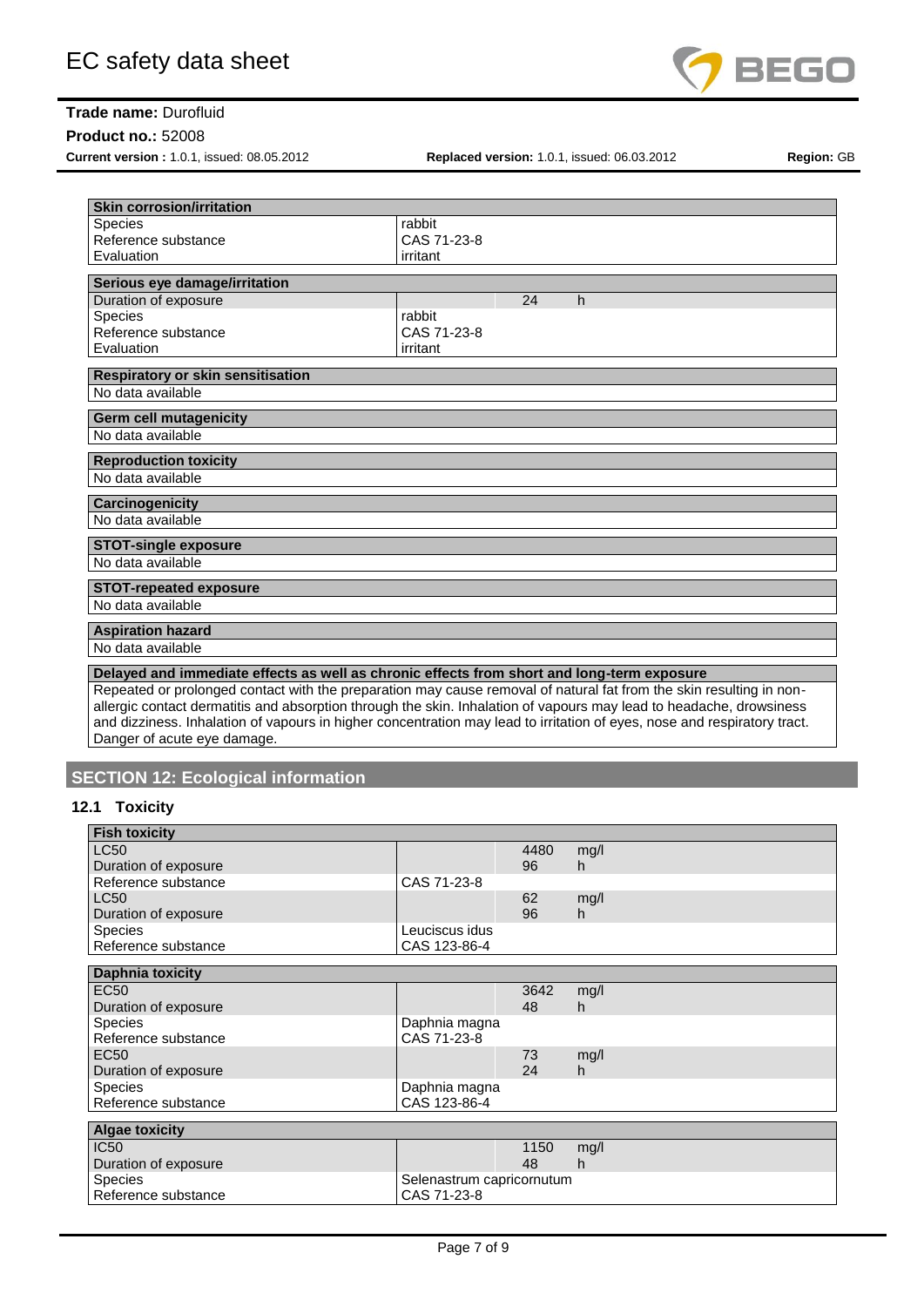

#### **Product no.:** 52008

**Current version :** 1.0.1, issued: 08.05.2012 **Replaced version:** 1.0.1, issued: 06.03.2012 **Region:** GB

| <b>Bacteria toxicity</b> |                    |      |
|--------------------------|--------------------|------|
| <b>EC50</b>              | 959                | mg/l |
| Duration of exposure     | 18                 |      |
| <b>Species</b>           | Pseudomonas putida |      |
| Reference substance      | CAS 123-86-4       |      |

#### **12.2 Persistence and degradability**

| <b>Biodegradability</b> |                       |
|-------------------------|-----------------------|
| Reference substance     | CAS 71-23-8           |
| Evaluation              | readily biodegradable |
| Reference substance     | CAS 123-86-4          |
| Evaluation              | readily biodegradable |

#### **12.3 Bioaccumulative potential**

No data available.

## **12.4 Mobility in soil**

No data available.

# **12.5 Results of PBT and vPvB assessment**

| <b>Results of PBT and vPvB assessment</b> |                    |
|-------------------------------------------|--------------------|
| <b>PBT</b> assessment                     | No data available. |
| l vPvB assessment                         | No data available. |

# **12.6 Other adverse effects**

No data available.

# **12.7 Other information**

## **Other information**

Do not discharge product unmonitored into the environment

# **SECTION 13: Disposal considerations**

# **13.1 Waste treatment methods**

#### **Product**

Allocation of a waste code number, according to the European Waste Catalogue, should be carried out in agreement with the regional waste disposal company.

## **Packaging**

**14.2 Transport IMDG**

Residuals must be removed from packaging and when emptied completely disposed of in accordance with the regulations for waste removal. Incompletely emptied packaging must be disposed of in the form of disposal specified by the regional disposer.

# **SECTION 14: Transport information**

## **14.1 Transport ADR/RID/ADN**

Proper shipping name

| Class<br>Classification code<br>Packing group | 3<br>F1<br>Ш                    |
|-----------------------------------------------|---------------------------------|
| Hazard identification no.                     | 30                              |
| UN number<br>Technical name                   | UN1866<br><b>RESIN SOLUTION</b> |
| Special Provision 640                         | 640E                            |
| Tunnel restriction code                       | D/E                             |
| Label                                         | 3                               |
| <b>Transport IMDG</b>                         |                                 |
| Class                                         | 3                               |
| Packing group                                 | Ш                               |
| UN number                                     | <b>UN1866</b>                   |
| Proper shipping name                          | <b>RESIN SOLUTION</b>           |

EmS F-E+S-E Label 3